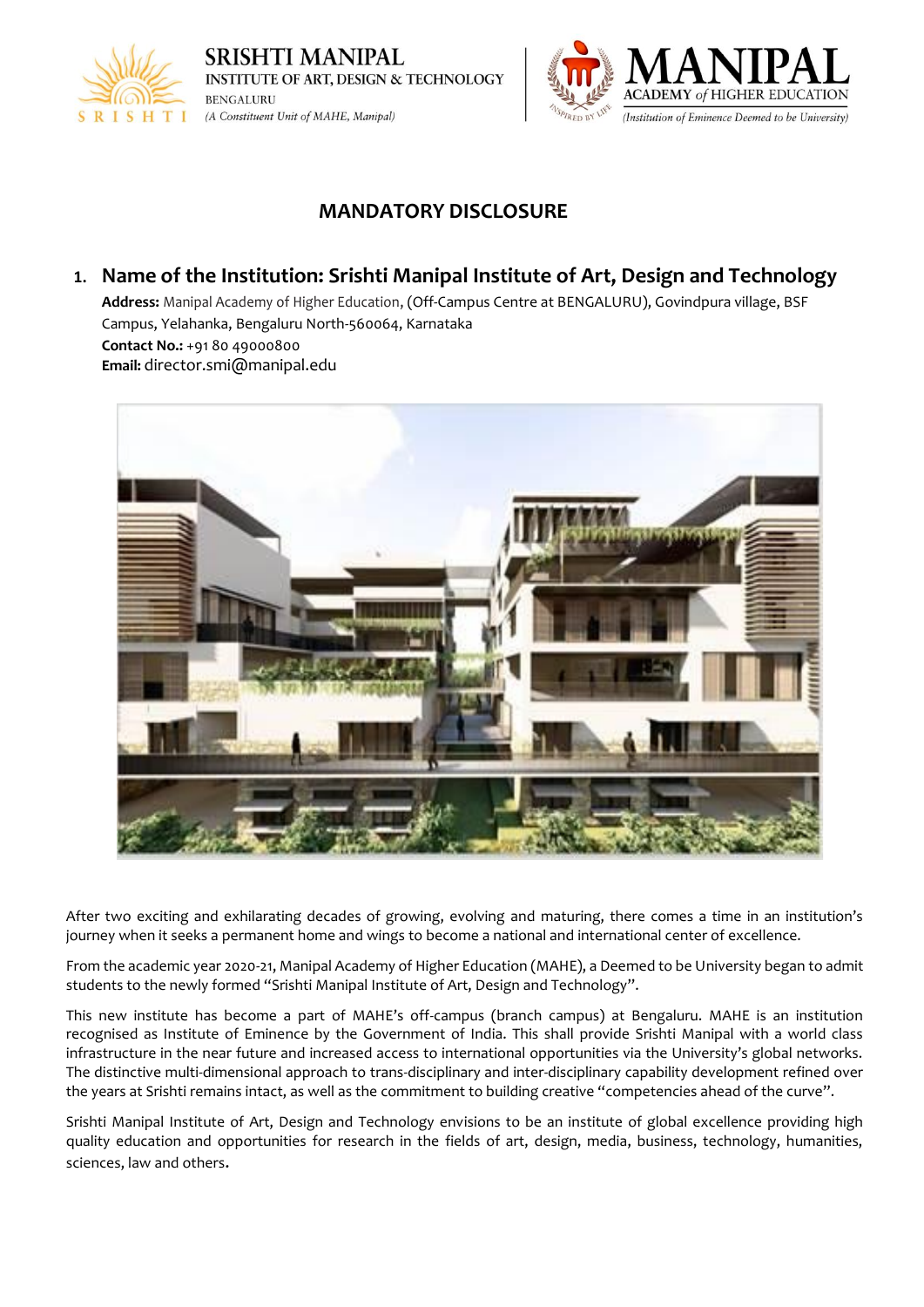



# **2. Name and address of the Trust/ Society/ Company and the Trustees**

#### **TRUST:**

MANIPAL ACADEMY OF HIGHER EDUCATION TRUST, MANIPAL – 576 104, UDUPI DISTRICT, KARNATAKA STATE, INDIA. Ph: 0820-2922323; Email - [registrar@manipal.edu](mailto:registrar@manipal.edu)

| Sl. No.        | <b>Trustee Name</b> | Designation             | <b>Address</b>                                                                                                                                                                       | <b>Trustee since</b> | <b>Trustee Till</b> |
|----------------|---------------------|-------------------------|--------------------------------------------------------------------------------------------------------------------------------------------------------------------------------------|----------------------|---------------------|
| $\mathbf{1}$   | Dr. Ranjan R Pai    | President &<br>Chairman | Registrar, Academy of<br><b>General Education</b><br>(AGE), Manipal<br>Chairman, MEMG India<br>International Pvt Ltd.,<br>JW Marriott Bengaluru-<br>560001                           | 13.10.2017           | 12.10.2024          |
| $\overline{2}$ | Dr. Ramdas M Pai    | Trustee                 | Chancellor<br>MAHE, Manipal 576 104                                                                                                                                                  | 22.05.1993           | 31-12-2024          |
| 3              | Mr. T Ashok Pai     | Trustee                 | Secretary, Dr TMA Pai<br>Foundation, Syndicate<br>House, Manipal 576 104                                                                                                             | 13.10.2017           | 12.10.2024          |
| $\overline{4}$ | Mr. T Mohandas Pai  | Trustee                 | 9, Ananth Nagar,<br>Manipal 576 104                                                                                                                                                  | 13.10.2017           | 12.10.2024          |
| 5              | Mr. T Satish U Pai  | Trustee                 | Managing Director,<br>Manipal Media Network<br>Ltd, Udayavani Building,<br>Manipal 576 104                                                                                           | 13.10.2017           | 12.10.2024          |
| 6              | Mrs. Vasanti R. Pai | Trustee                 | Geetanjali, Manipal 576<br>104                                                                                                                                                       | 07.07.2018           | 06.07.2023          |
| $\overline{7}$ | Mr. TV Mohandas Pai | Trustee                 | Chairman, Manipal<br><b>Global Education</b><br>Services, Pvt Ltd., 15th<br>Floor, JW Marriott<br>Bengaluru, 24/1, Vittal<br>Mallya Road (Next to UB<br>City), Bengaluru -<br>560001 | 13.10.2017           | 12.10.2024          |
| 8              | Dr. H S Ballal      | Trustee                 | Pro Chancellor, Manipal<br>Academy of Higher<br>Education, Manipal and<br>President, Academy of<br>General Education,<br>Manipal                                                     | 13.10.2017           | 12.10.2024          |

## **3. Name and Address of the Director**

#### **Dr. GAUTHAM DAYAL,**

Director, **SRISHTI MANIPAL INSTITUTE OF ART, DESIGN AND TECHNOLOGY**, Bengaluru.

**Address:** Manipal Academy of Higher Education, (Off-Campus Centre at BENGALURU), Govindpura village, BSF Campus, Yelahanka, Bengaluru North-560064, Karnataka

**Email Id**: gautham.dayal@manipal.edu

# **4. Name of the Affiliating University**

• MANIPAL ACADEMY OF HIGHER EDUCATION, MANIPAL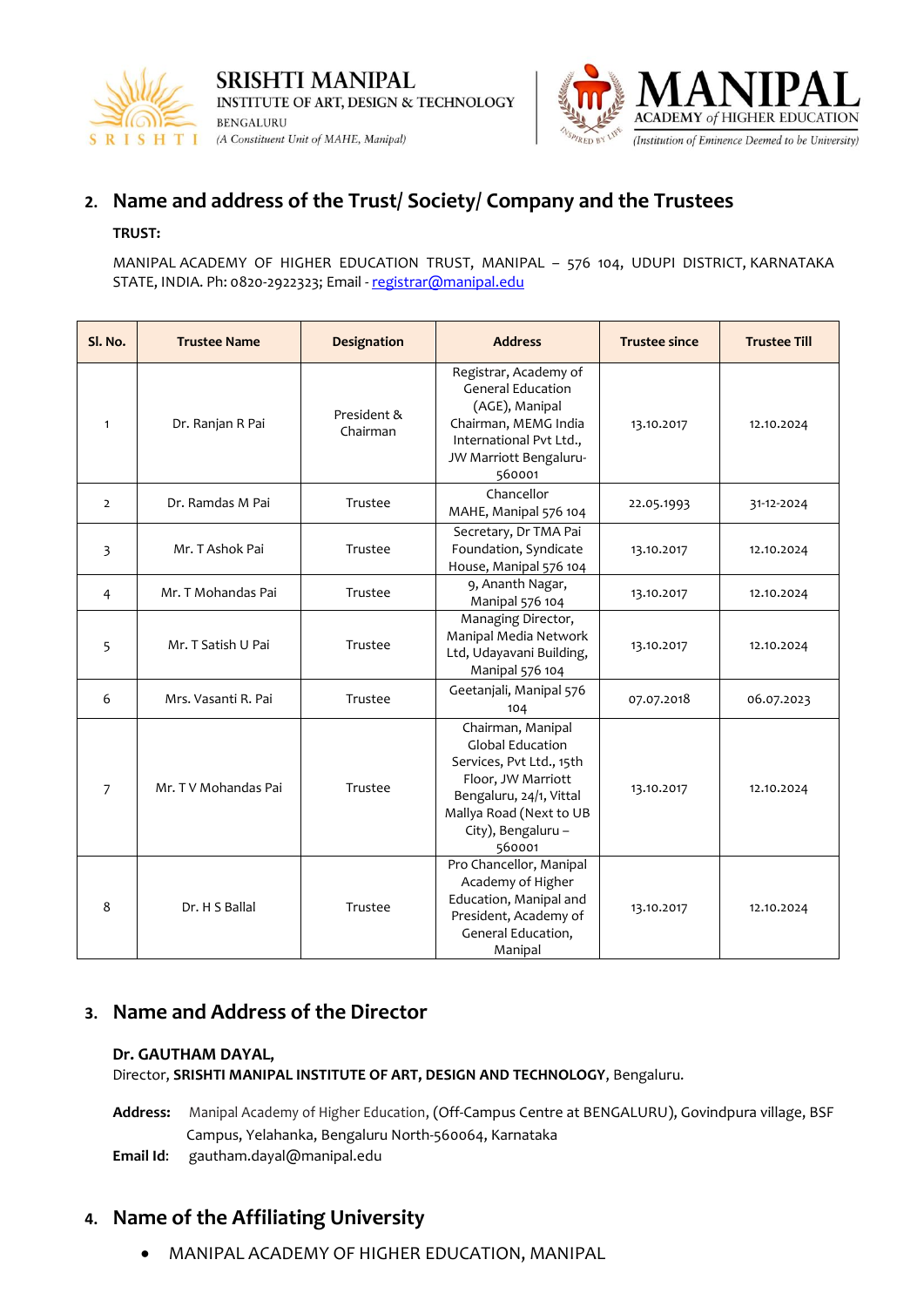



### **5. Governance**

### **a. Members of the Board and their background:**

#### Manipal Academy of Higher Education, Manipal

#### **Composition of Board of Management**

| SL# | Name and address                                                                                                                                | <b>Designation</b>                                   |
|-----|-------------------------------------------------------------------------------------------------------------------------------------------------|------------------------------------------------------|
| 1)  | Lt. Gen. (Dr.) M.D. Venkatesh (Retd)<br>Vice-Chancellor, MAHE, Manipal                                                                          | Chairperson                                          |
| 2)  | Dr. Dilip Naik<br>Pro Vice-Chancellor, MAHE, Manipal                                                                                            | Member<br>(Pro Vice Chancellor)                      |
| 3)  | Dr Keerthilatha M Pai<br>Dean, Manipal College of Dental Sciences, Manipal                                                                      | Member<br>(Deans of Faculties)                       |
| 4)  | Dr H Sudarshan Ballal<br>Chairman, Manipal Health Enterprises Pvt. Ltd., Manipal<br>Hospital, 98, HAL Airport Road, Bengaluru 560017            | Member<br>(Nominee of the Chancellor)                |
| 5)  | Dr. Gopalakrishna Prabhu<br>President, Manipal University Jaipur, Dehmi Kalan, Off<br>Jaipur-Aimer Expressway, Jaipur 303 007, Rajasthan        | Member<br>(Nominee of the Chancellor)                |
| 6)  | Prof Rishikesha T Krishnan<br>Director & Prof of Strategy, Indian Institute of<br>Management Bengaluru, Bannerghatta Road, Bengaluru<br>560 076 | Member<br>(Nominee of the Chancellor)                |
| 7)  | <b>UGC Nominee</b>                                                                                                                              | Member<br>(UGC Nominee)                              |
| 8)  | Mr. Vaitheeswaran S<br>CEO, Manipal Education & Medical Group, Bengaluru                                                                        | Member<br>(Nominee of the Trust)                     |
| 9)  | Mr. Rajen Padukone<br>President, Manipal Education Foundation, Bengaluru                                                                        | Member<br>(Nominee of the Trust)                     |
| 10) | Dr H Prakash Chandra Kincha<br>No. 11, 4 <sup>th</sup> Main Road, 1st Cross,<br>Chamrajpet, Bengaluru 560 018                                   | Member<br>(Nominee of the Trust)                     |
| 11) | Prof S Sadagopan<br>26/C, Electronics City, Hosur Road, Bengaluru 560 100                                                                       | Member<br>(Nominee of the Trust)                     |
| 12) | Dr. Suresh Kumar Shetty<br>Professor, Department of Forensic Medicine, Kasturba<br>Medical College, Mangaluru                                   | Member<br>(Teacher Nominee - Professor)              |
| 13) | Dr Dhanya Sunil<br>Associate Professor (Senior Scale), Department of<br>Chemistry, Manipal Institute of Technology, Manipal                     | Member<br>(Teacher Nominee - Associate<br>Professor) |
| 14) | <b>Dr Nirmal Mazumder</b><br>Assistant Professor, Department of Biophysics, Manipal<br>School of Life Sciences, Manipal                         | Member<br>(Teacher Nominee - Assistant<br>Professor) |
| 15) | Dr. Narayana Sabhahit<br>Registrar MAHE Maninal                                                                                                 | Secretary                                            |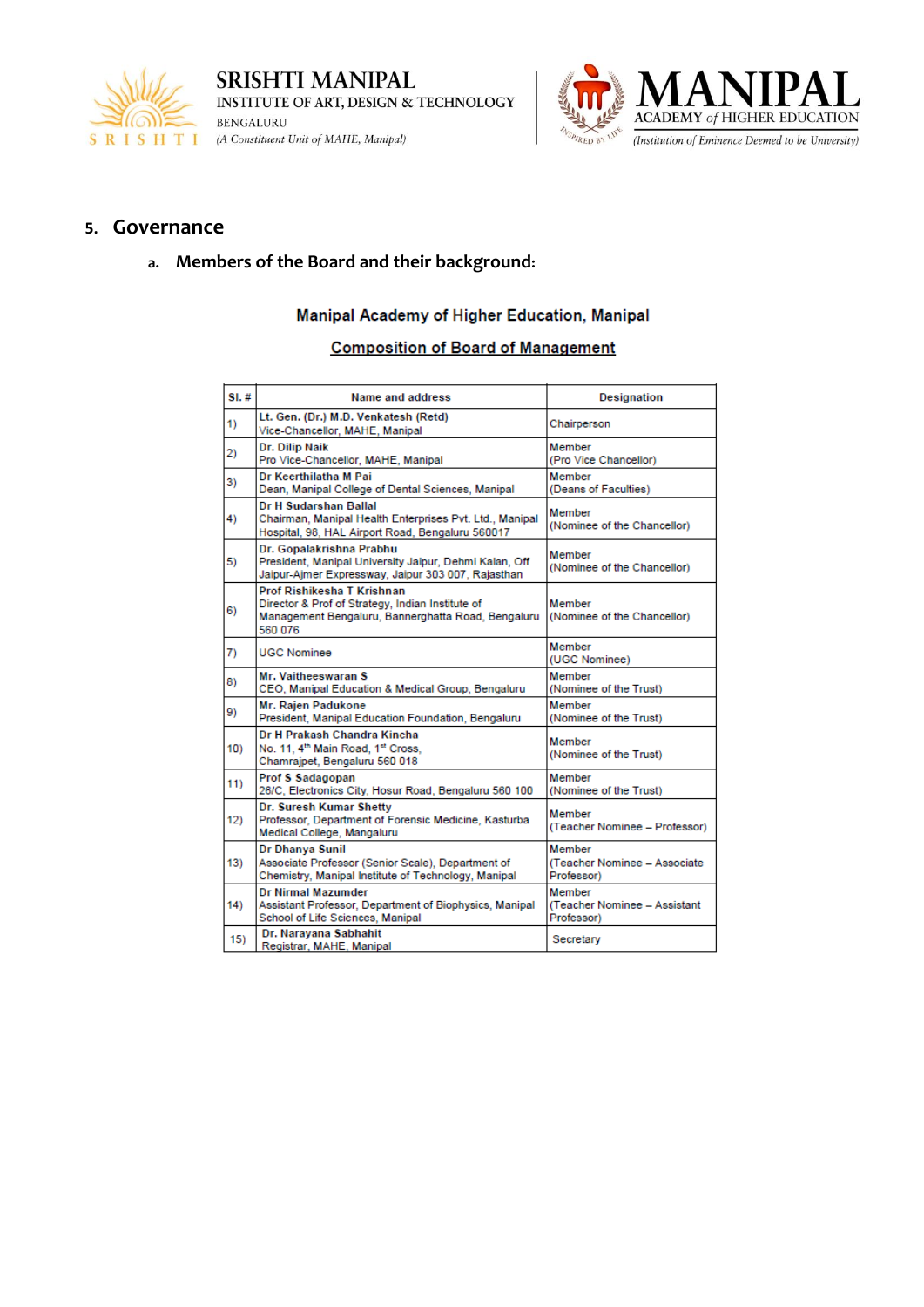



## **b. Members of Academic Advisory Body**

# Manipal Academy of Higher Education (MAHE), Manipal

# **Composition of Academic Council**

| No. | <b>Name &amp; Address</b>                                                                                                                                 | Designation              |
|-----|-----------------------------------------------------------------------------------------------------------------------------------------------------------|--------------------------|
| 1)  | Vice Chancellor, MAHE, Manipal                                                                                                                            | Chairperson              |
| 2)  | Prof M D Nalapat, U 26, C/8, White Town House, DLF Qutab Enclave Phase - 3,<br>Gurgaon - 122 002                                                          | <b>External Member</b>   |
| 3)  | Dr V M Katoch, NASI-ICMR Chair on Public Health Research at Rajasthan<br>University of Health Sciences, Jaipur                                            | <b>External Member</b>   |
| 4)  | Dr N N Sharma, Pro President, Manipal University Jaipur, Village & PO Dehmi<br>Kalan, Jaipur-Ajmer Express Highway, Near G V K Toll Plaza, Jaipur -303007 | <b>External Member</b>   |
| 5)  | Dr Srinivas Murali, Consultant Neurologist, Manipal Hospital, 98, Rustom Bagh,<br>HAL Airport Road, Bengaluru - 560017                                    | <b>External Member</b>   |
| 6)  | Pro Vice Chancellors, MAHE, Manipal                                                                                                                       | <b>Ex Officio Member</b> |
| 7)  | Registrar - Evaluation, MAHE, Manipal                                                                                                                     | <b>Ex Officio Member</b> |
| 8)  | Director - Research, MAHE, Manipal                                                                                                                        | <b>Ex Officio Member</b> |
| 9)  | Director-Planning & Monitoring, MAHE, Manipal                                                                                                             | <b>Ex Officio Member</b> |
| 10) | Deputy Registrar - Academics (Health Sciences), MAHE, Manipal                                                                                             | <b>Ex Officio Member</b> |
| 11) | Deputy Registrar - Academics (Technical), MAHE, Manipal                                                                                                   | Ex Officio Member        |
| 12) | Dean, Kasturba Medical College, Manipal                                                                                                                   | Ex Officio Member        |
| 13) | Dean, Kasturba Medical College, Mangaluru                                                                                                                 | <b>Ex Officio Member</b> |
| 14) | Director, Manipal Institute of Technology, Manipal                                                                                                        | Ex Officio Member        |
| 15) | Principal, Manipal College of Pharmaceutical Sciences, Manipal                                                                                            | Ex Officio Member        |
| 16) | Dean, Manipal College of Dental Sciences, Manipal                                                                                                         | <b>Ex Officio Member</b> |
| 17) | Principal, Welcomgroup Graduate School of Hotel Administration, Manipal                                                                                   | Ex Officio Member        |
| 18) | Dean, Manipal College of Dental Sciences, Mangaluru                                                                                                       | Ex Officio Member        |
| 19) | Dean, Manipal College of Nursing, Manipal                                                                                                                 | <b>Ex Officio Member</b> |
| 20) | Director, International Centre for Applied Sciences, Manipal                                                                                              | <b>Ex Officio Member</b> |
| 21) | Dean, Melaka Manipal Medical College, Manipal                                                                                                             | <b>Ex Officio Member</b> |
| 22) | Director, Manipal Institute of Communication, Manipal                                                                                                     | <b>Ex Officio Member</b> |
| 23) | Director, Manipal School of Information Science, Manipal                                                                                                  | <b>Ex Officio Member</b> |
| 24) | Dean, Manipal College of Health Professions, Manipal                                                                                                      | Ex Officio Member        |
| 25) | Director, Manipal Institute of Management, Manipal                                                                                                        | <b>Ex Officio Member</b> |
| 26) | Chief Executive, Melaka Manipal Medical College, Melaka, Malaysia                                                                                         | Ex Officio Member        |
| 27) | Academic President, MAHE - Dubai Campus, Dubai                                                                                                            | Ex Officio Member        |
| 28) | Director, Manipal School of Life Sciences, Manipal                                                                                                        | Ex Officio Member        |
| 29) | Dean, Manipal Institute of Regenerative Medicine, Bengaluru                                                                                               | Ex Officio Member        |
| 30) | Director, Manipal School of Architecture & Planning, Manipal                                                                                              | Ex Officio Member        |
| 31) | Director, Prasanna School of Public Health, Manipal                                                                                                       | Ex Officio Member        |
| 32) | Incharge Director, Manipal Centre for Natural Sciences, Manipal                                                                                           | Ex Officio Member        |
| 33) | Head, Manipal Centre for Humanities, Manipal                                                                                                              | Ex Officio Member        |
| 34) | In-Charge Director, Manipal Institute of Virology, Manipal                                                                                                | Ex Officio Member        |
| 35) | Dean, Manipal Tata Medical College, Jamshedpur                                                                                                            | Ex Officio Member        |
| 36) | Director, Srishti Manipal Institute of Art, Design and Technology, Bengaluru                                                                              | Ex Officio Member        |
| 37) | Director, TA Pai Management Institute, Manipal                                                                                                            | Ex Officio Member        |
| 38) | Director, Manipal Institute of Technology, Bengaluru                                                                                                      | Ex Officio Member        |
| 39) | Registrar, MAHE, Manipal                                                                                                                                  | Secretary                |
| 40) | 5 Student Representatives                                                                                                                                 |                          |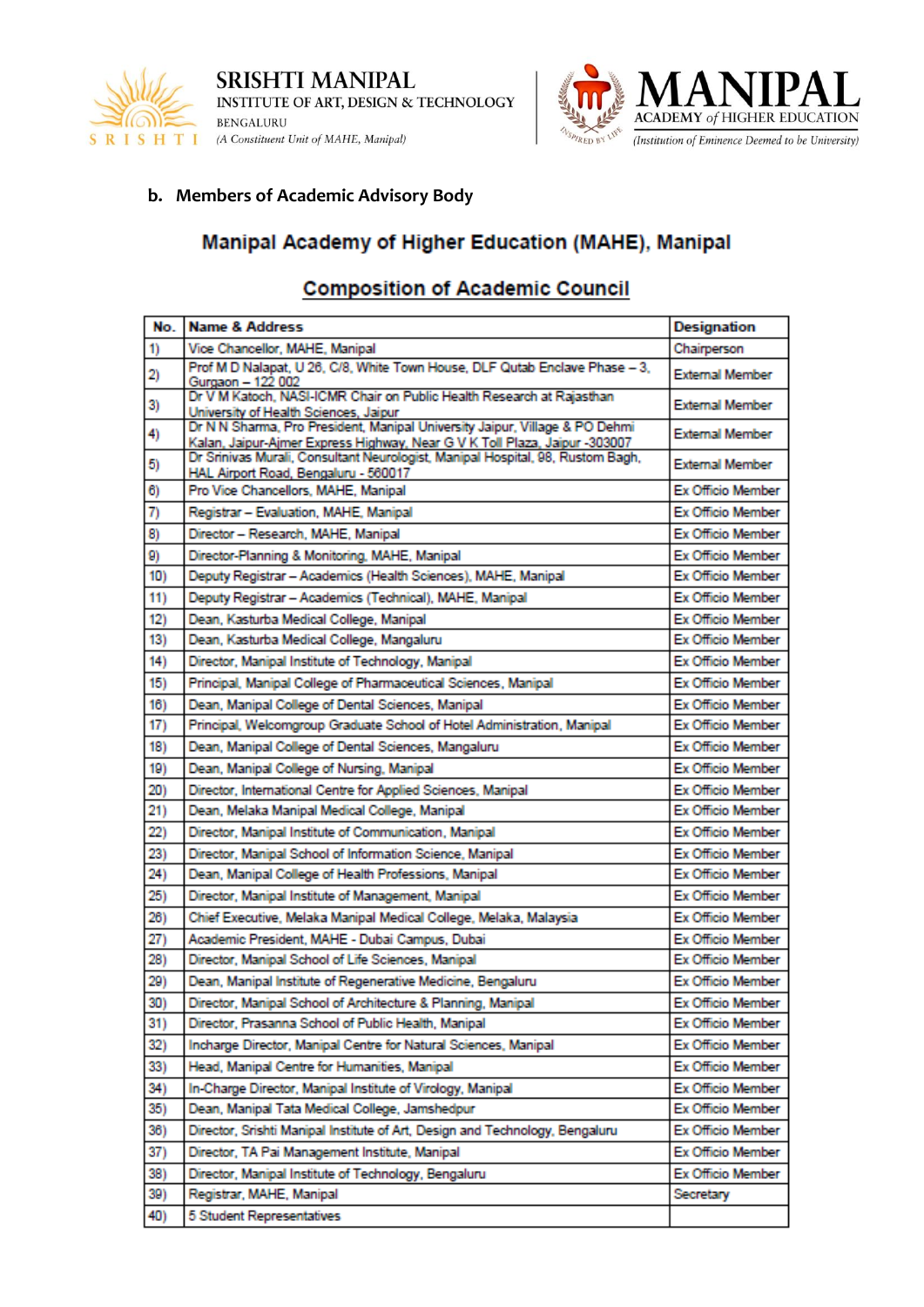



### **c.Frequency of the Board Meeting and Academic Advisory Body:**

As per the University Calendar

### **d. Organizational Chart and Processes:**



### **e. Nature and Extent of involvement of Faculty and students in academic affairs/improvements**

- 1. Outcome based education system is followed.
- 2. Faculty recruitment is as per AICTE norms.
- 3. ICT tools are used for teaching-learning, assessment and evaluation.
- 4. Performance evaluation of faculty in terms of their academics, research and administration with additional incentive.
- 5. Students are involved in research activities and incentives for publication and other achievements.

#### **f. Mechanism/ Norms and Procedure for democratic/ good Governance**

- 1. Curriculum is as per industry norms and is designed by involving all stakeholders.
- 2. Transparent system for assessment and evaluation, examination using e-pads
- 3. Industry participation in academic delivery.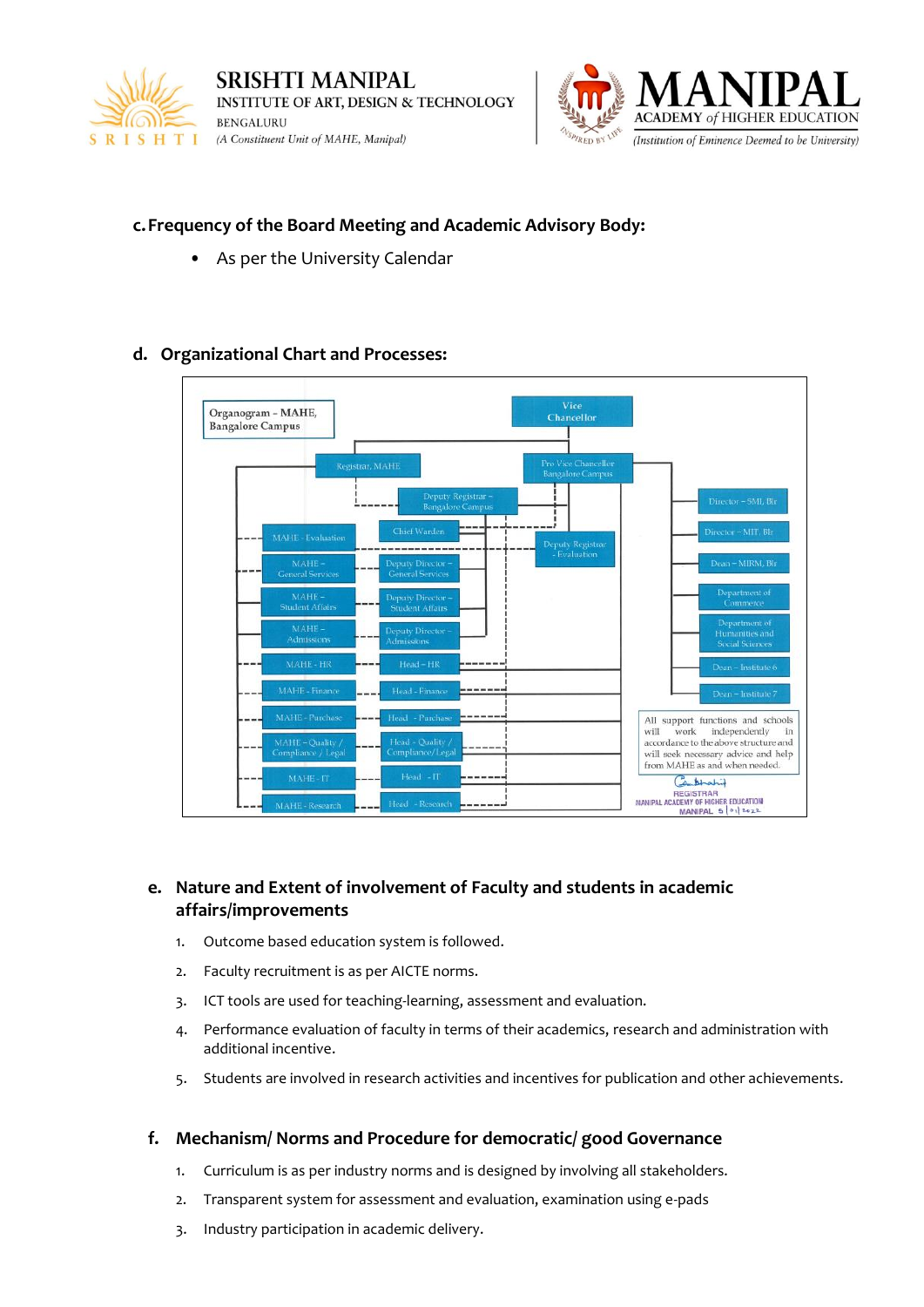



### **g. Student Feedback on Institutional Governance/ Faculty performance**

• <http://srishtimanipalinstitute.in/student-experience>

### **h. Grievance Redressal mechanism for Faculty, Staff and Students**

| Sl.No. | <b>Name</b>         | <b>Designation</b> | Designation in<br><b>Committee</b> |
|--------|---------------------|--------------------|------------------------------------|
| 1.     | Dr. Gautham Dayal   | Director           | Chairperson                        |
| 2.     | Mr. Rustam Vania    | Faculty            | Member                             |
| 3.     | Ms. Mary Jacob      | Faculty            | Member                             |
| 4.     | Ms. Dharma Kannan   | Faculty            | Convener                           |
| 5.     | Ms. Bhavya Mukund   | Student            | Member                             |
| 6.     | Ms. Anushka Chandra | Student            | Member                             |
| 7.     | Mr. Sudhanshu Reddy | Student            | Member                             |

### **Faculty Grievance Redressal Committee (GRC):**

**Chairperson:** Dr. Gautam Dayal, Director

**Members:** Ms. Dharma Kannan- Executive Administrator Mr. Ramesh Kalkur- Faculty

#### **i. Establishment of Anti Ragging Committee**

| Sl. No.        | <b>Name</b>              | <b>Designation</b>   |
|----------------|--------------------------|----------------------|
| 1.             | Dr. Gautham Dayal        | Chairperson          |
| 2.             | Mr. Mahesh Bhat          | Faculty              |
| 3.             | Mr. Arnab Basu           | Faculty              |
| 4.             | Ms. Sivambika            | <b>Wellness Team</b> |
| 5              | Mr. Ramesh Kalkur        | Nodal officer        |
| 6              | Adhavan Mohana Sivaraj   | Student              |
| $\overline{7}$ | Vaishali Chandana Rebeli | Student              |
| 8              | Purav Raval              | Student              |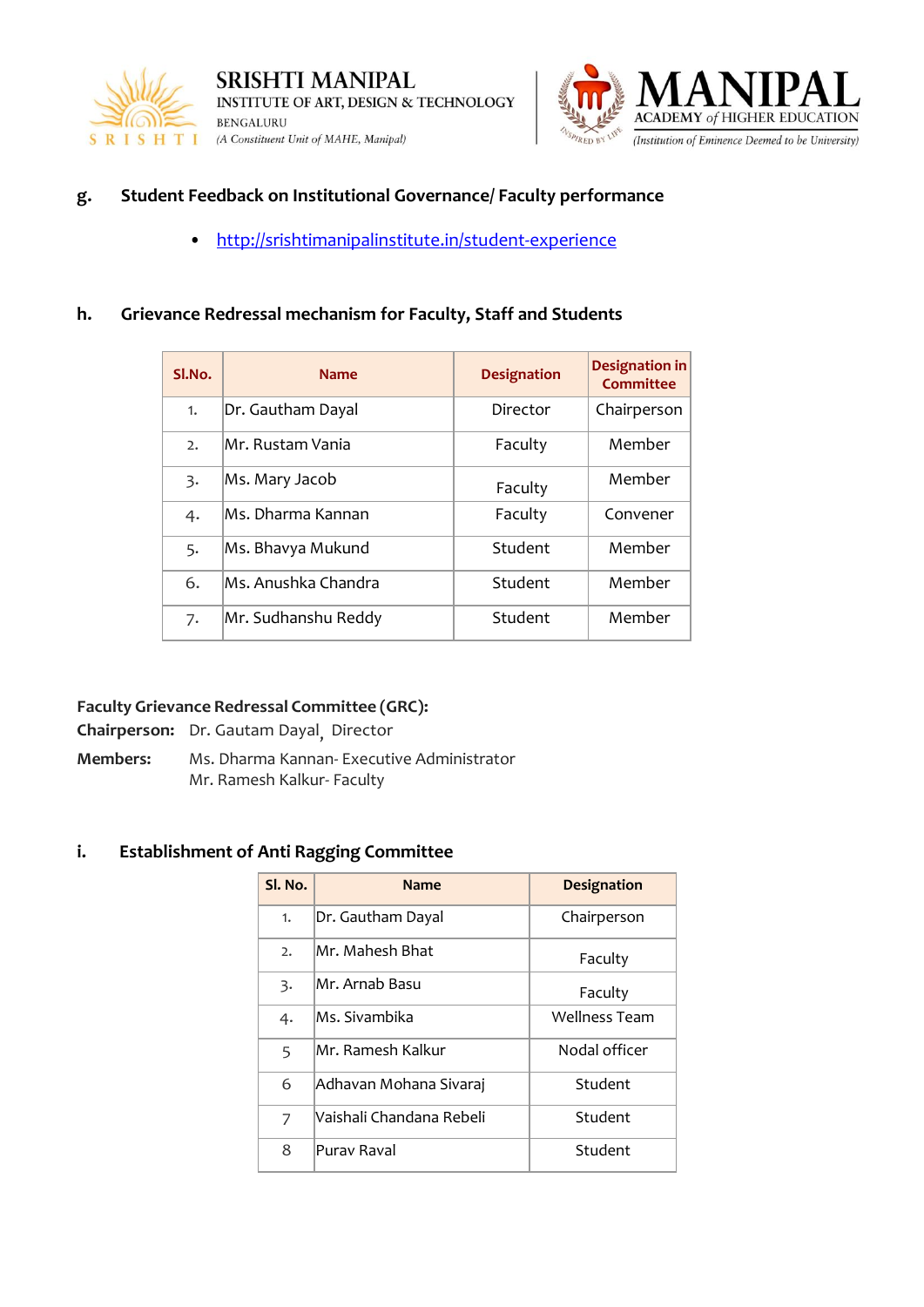



### **j. Establishment of Online Grievance Redressal Mechanism:**

Online Grievance Redressal Registration at Srishti Manipal Institute of Art, Design & Technology Bengaluru

Click here to submit: https://bit.ly/3LjYLaf

**k. Establishment of Grievance Redressal Committee in the Institution and Appointment of OMBUDSMAN by the University.**

**University Ombudsman Details: https://manipal.edu/mu/about-us/ombudsman-details.html**

#### **l. Establishment of Internal Complaint Committee (ICC):**

| Sl. No.        | <b>Name</b>             | <b>Designation</b> |
|----------------|-------------------------|--------------------|
| 1              | Dr Jyothsna Belliappa   | CHAIRPERSON        |
| $\overline{2}$ | Dr Adithya Mohan Jadhav | MFMBFR             |
| 3              | Dr Kiranmayi Indraganti | MFMBFR             |
| 4              | Dr Ramya M              | MFMBFR             |
| 5              | Dr Prema K V            | <b>MEMBER</b>      |
| 6              | Ms Tara Appachu Sharma  | MFMBFR             |
| 7              | Mr. Sriganesh M V       | <b>MEMBER</b>      |

• The committee will be responsible for hearing and disposing all the complaints regarding Sexual Harassment in the campus.

#### **m. Establishment of Committee for SC/ ST**

| SI.<br>No.     | <b>Name</b>                     | <b>Profession</b> | <b>Address</b>                                                                         | <b>Designation</b> | Cast         | Gender        |
|----------------|---------------------------------|-------------------|----------------------------------------------------------------------------------------|--------------------|--------------|---------------|
| $\mathbf{1}$   | Dr Sandeep Shenoy               | Teaching          | Director, Compliance,<br>MAHE, Manipal                                                 | Chairman           | <b>OTHER</b> | <b>MALE</b>   |
| $\overline{2}$ | Col. Prakash<br>Chandra (Retd.) | Non-<br>Teaching  | Director, General<br>Services, MAHE,<br>Manipal                                        | Member             | <b>OTHER</b> | <b>MALE</b>   |
| 3              | Dr Geetha Maiya                 | Teaching          | Director, Student<br>Affairs, MAHE, Manipal                                            | Member             | <b>OTHER</b> | <b>FEMALE</b> |
| 4              | Mr Jerry Joseph                 | Non-<br>Teaching  | Deputy Director - HR,<br>MAHE, Manipal                                                 | Member             | <b>OTHER</b> | <b>MALE</b>   |
| 5              | Mr Chandrashekar<br>Prabhu      | Non-<br>Teaching  | Deputy Director - Legal,<br>MAHE, Manipal                                              | Member             | SC           | <b>MALE</b>   |
| 6              | Mr Janardhan Naik               | Non-<br>Teaching  | Asst. Manager (Admin<br>& Operations), O/o<br>Registrar - Evaluation,<br>MAHE, Manipal | Member             | <b>ST</b>    | <b>MALE</b>   |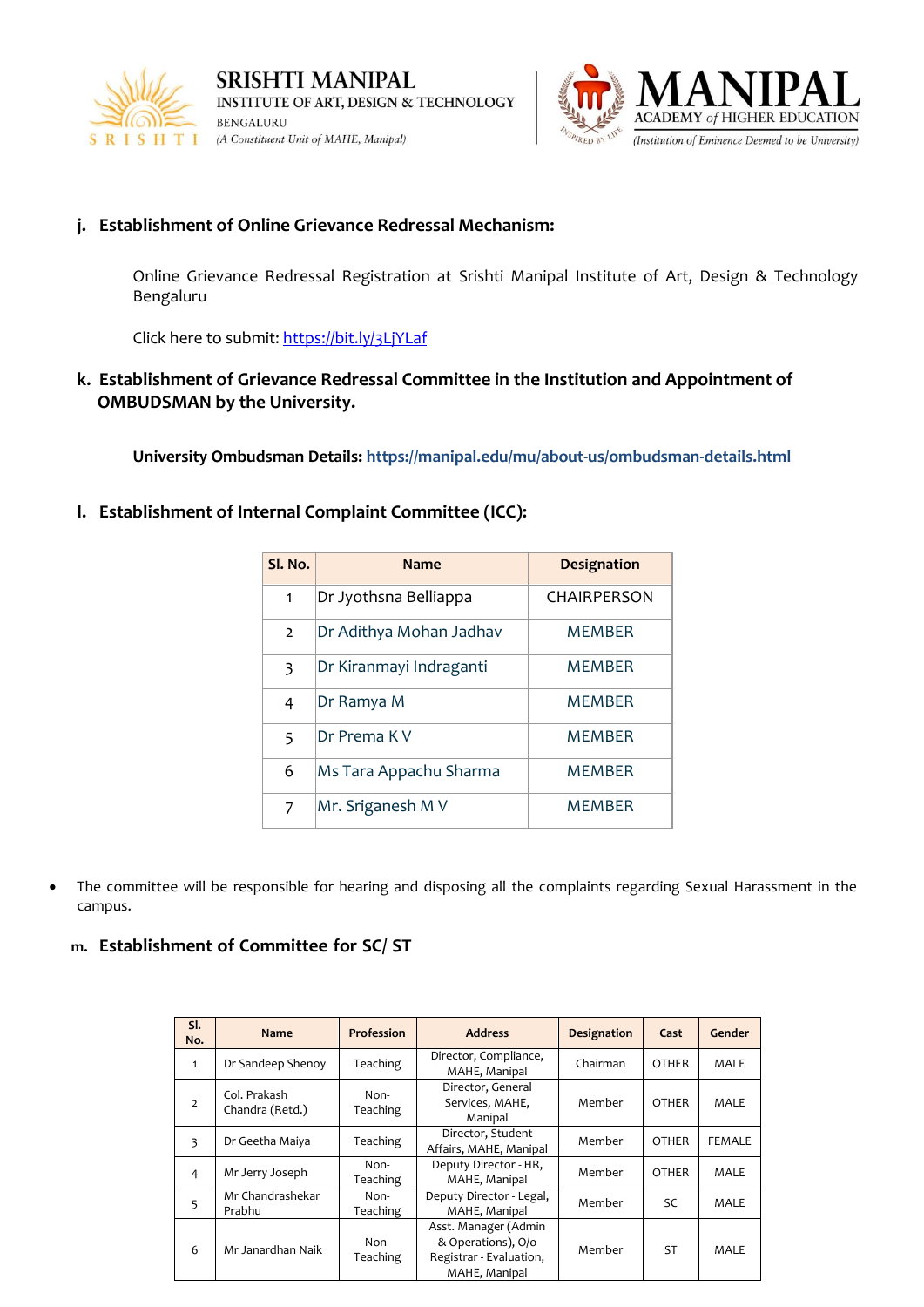



### **n. Internal Quality Assurance Cell**

| SI.No.         | <b>Name</b>                  | <b>Designation</b>             | <b>Designation in IQAC</b> |
|----------------|------------------------------|--------------------------------|----------------------------|
| 1              | Dr. Gautham Dayal            | Director                       | Chairperson                |
| $\overline{2}$ | Dr. Vidya Shankar Shetty     | Deputy Registrar               | Administrative Member      |
| 3              | Mr Ramesh Kalkur             | Faculty                        | Member                     |
| $\overline{4}$ | Ms. Padmini Nagaraj          | Faculty                        | Member                     |
| 5              | Ms. Mary Jacob               | Faculty                        | Member                     |
| 6              | Ms. Kumkum Nadig             | Faculty                        | Member                     |
| 7              | Dr. Manjari Singh            | <b>Examination Coordinator</b> | Member                     |
| 8              | Dr. Gururaja                 | Faculty                        | Member                     |
| 9              | Ms. Srividya                 | Student Welfare Coordinator    | Member                     |
| 10             | Ms. Bhavya Mukund            | Student                        | <b>Student Member</b>      |
| 11             | Ms. Anushka Chandra          | Student                        | <b>Student Member</b>      |
| 12             | Mr. Sudanshu Reddy           | Student                        | <b>Student Member</b>      |
| 13             | Mr. Arkoprabhu Bhattacharjee | Student                        | <b>Student Member</b>      |
| 14             | Dr Jyothsna Belliappa        | Faculty                        | Coordinator                |
| 15             | Mr Jacob Mathew              | <b>CEO</b> Industree           | <b>Industry Expert</b>     |
| 16             | Mr John Mathew               | Dovetail Furniture             | Academic External Expert   |

## **6. PROGRAMMES**

**a.** Name of Programmes approved by **AICTE**

#### **UNDERGRADUATE:**

- Bachelor of Design (B.Des)
- Master of Design (M.Des)
- Master of Planning (M.Plan)
- **b.** Name of Programmes Accredited by NBA: **NA**
- c. Status of Accreditation of the Courses: **NA**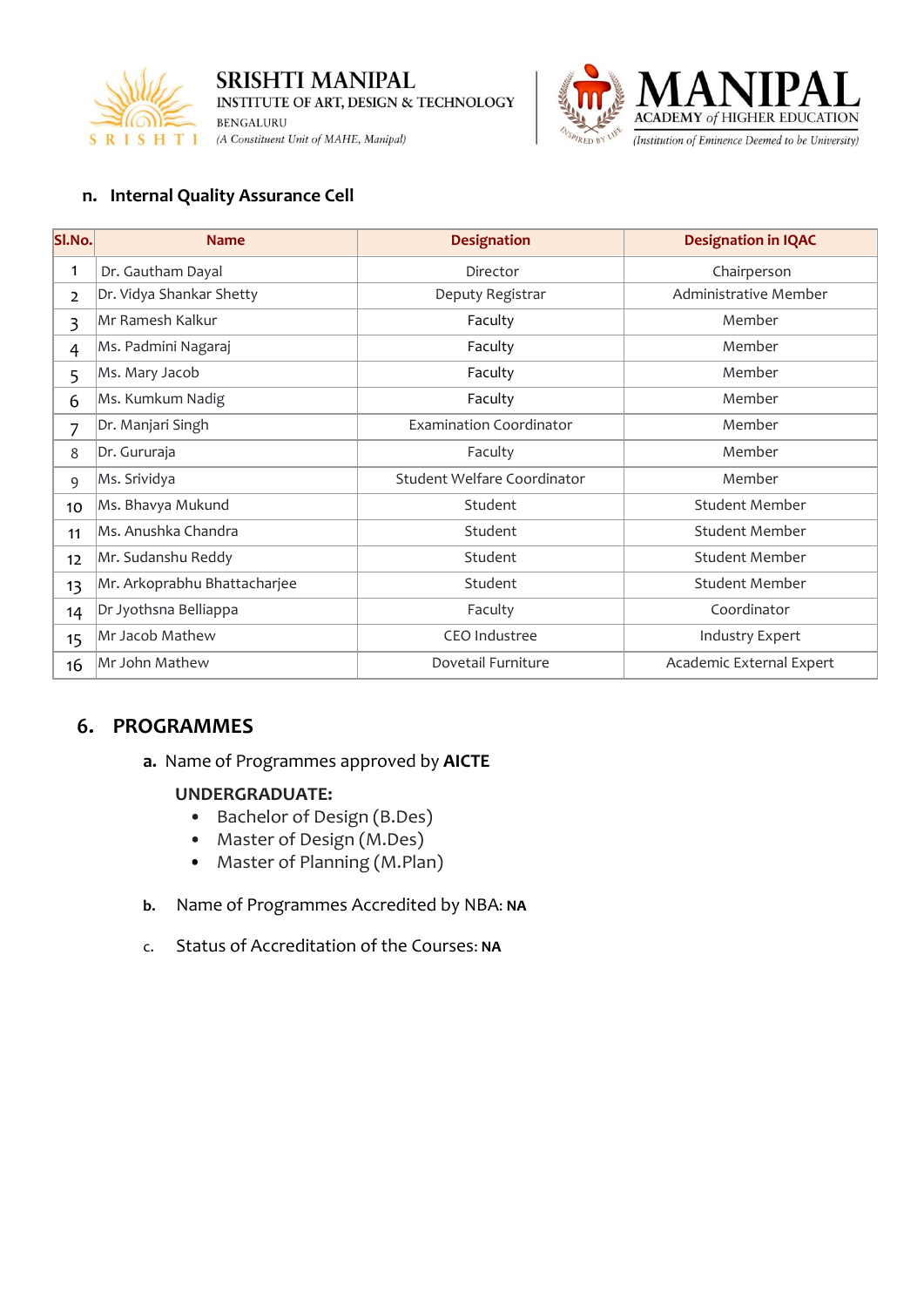



## d. **For each programme the following details are to be given**:

| <b>Name</b>                                  | <b>Number</b><br><b>Duration</b> |         | Cut off Marks /                          | Fee         | Placement         |
|----------------------------------------------|----------------------------------|---------|------------------------------------------|-------------|-------------------|
|                                              | of Seats                         |         | <b>Rank of Admission</b>                 | $(2022-23)$ | <b>Facilities</b> |
| B.Des - Business Services and System Design  | 30                               | 4 Years | As per the                               | 6,62,000    | NA.               |
| B.Des - Creative and Applied Computation     | 30                               | 4 Years | University                               | 6,62,000    | NA                |
| <b>B.Des - Creative Education</b>            | 30                               | 4 Years | Admission Criteria -                     | 6,62,000    | <b>NA</b>         |
| B.Des - Human Centered Design                | 30                               | 4 Years | http://srishtimani<br>palinstitute.in/ad | 6,62,000    | NA.               |
| B.Des - Industrial Arts and Design Practices | 60                               | 4 Years | missions                                 | 6,62,000    | <b>NA</b>         |
| B.Des - Information Arts and Information     | 30                               | 4 Years |                                          | 6,62,000    | <b>NA</b>         |
| Design Practices                             |                                  |         |                                          |             |                   |
| B.Des - Public Space Design                  | 30                               | 4 Years |                                          | 6,62,000    | <b>NA</b>         |
| B.Des - Visual Communication and Strategic   | 60                               | 4 Years |                                          | 6,62,000    | NA                |
| <b>Branding</b>                              |                                  |         |                                          |             |                   |
|                                              |                                  |         |                                          | 6,19,000    |                   |
| M.Des - Design Computation                   | 15                               | 2 Years |                                          | 6,19,000    |                   |
| M.Des - Design-Led Innovation                | 30                               | 2 Years |                                          | 6,19,000    |                   |
| M.Des - Earth Education and Communication    | 15                               | 2 Years |                                          | 6,19,000    |                   |
| M.Des - Heritage Design, Planning and        | 15                               | 2 Years |                                          | 6,19,000    |                   |
| Management                                   |                                  |         |                                          |             |                   |
| M.Des - Human Centered Design                | 30                               | 2 Years |                                          | 6,19,000    |                   |
| M.Des - Industrial Arts and Design Practices | 30                               | 2 Years |                                          | 6,19,000    |                   |
| M.Des - Information Arts and Information     | 15                               | 2 Years |                                          | 6,19,000    |                   |
| Design Practices                             |                                  |         |                                          |             |                   |
| M.Des - Public Space Design                  | 15                               | 2 Years |                                          | 6,19,000    |                   |
|                                              |                                  |         |                                          |             |                   |
| MPlan - Urban Design, Sustainability and     | 15                               | 2 Years |                                          | 6,19,000    |                   |
| Conservation                                 |                                  |         |                                          |             |                   |

- **e. Name and duration of Programme having Twinning and Collaboration with Foreign University and being run in the same campus along with status of their AICTE approval – NA**
- **f. For each Programme Collaborated provide the following – NA**

## **7. FACULTY**

Please visit: http://srishtimanipalinstitute.in/people/faculty-grid

- Permanent Faculty: 84
- Adjunct Faculty: 0
- Permanent Faculty: Student Ratio **UG & PG: 1:15**
- **N**umber of Faculty employed and left during the last three years

| Year | Employed | Left |
|------|----------|------|
| 2021 | 93       | 15   |
| 2022 |          |      |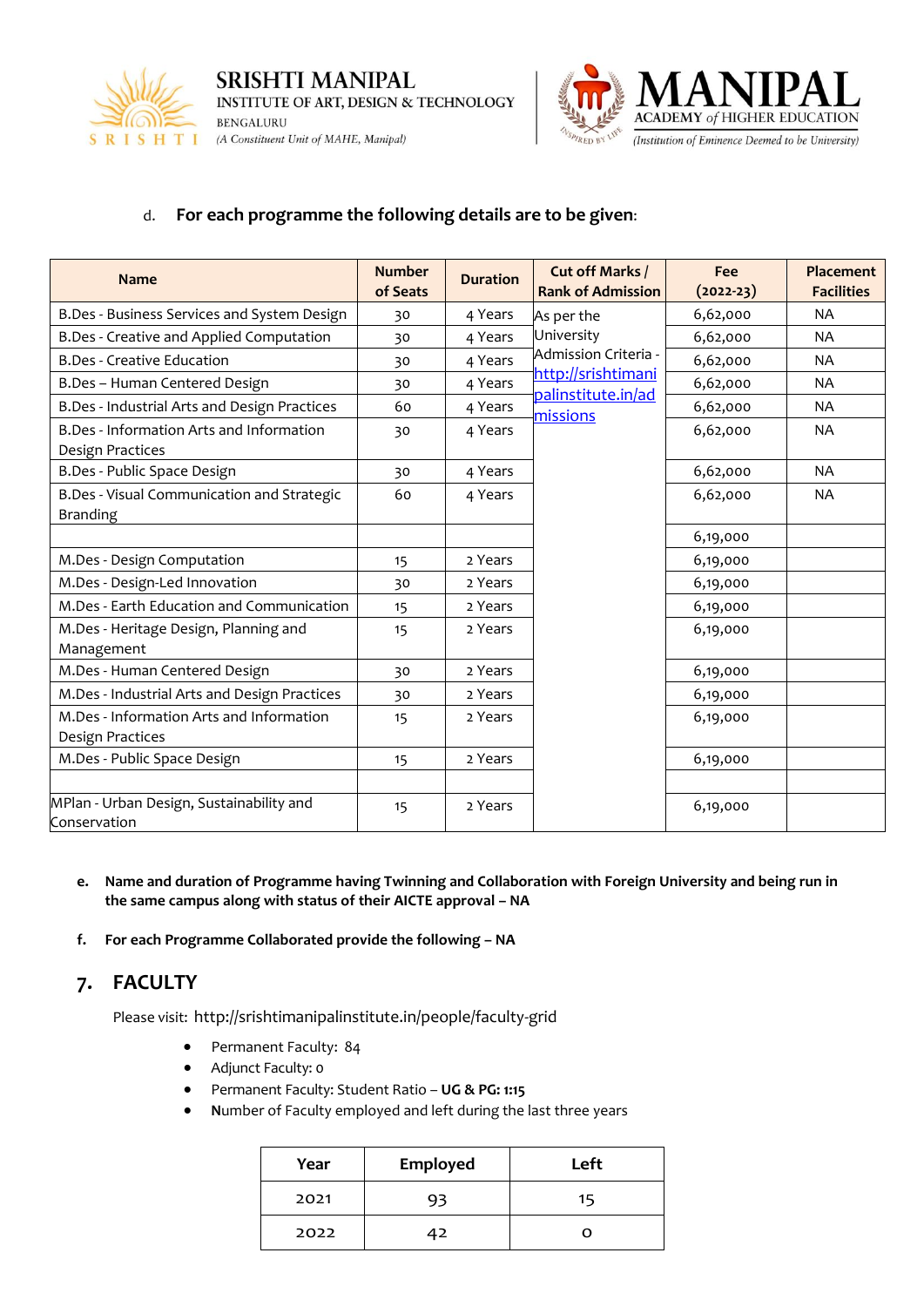



# **8. Profile of the Director / Faculty:**

- **Name:** Dr. Gautham Dayal
- **Education Qualifications:** M.Stat, PhD

#### • **Work Experience**



Dr. Gautham Dayal is an educator, visionary, artist and the Director of Srishti Manipal Institute of Art, Design and Technology. He has been associated with Srishti for almost two decades and has taken on the roles of Dean and Associate Dean of the School of Design, Business and Technology, a consultant for the Project Vision Collective and a member of CERTAD (Centre for Education, Research, Training and Development). In his role as the Dean, he undertook the academic conceptualization and creation of programs bridging computation, design, and education. He also led the coordination of programs such as Creative Coding, Creative and Applied Computation, Creative Education and Design Computation.

Prior to this, Gautham was the consultant of CERTAD and he contributed significantly to the re-envisioning of the educational curriculum in schools – an undertaking that involves working with both students and teachers in the planning and implementation of the curriculum in a hands-on manner.

- **Area of Specialization**: Education, Applications of Computation in Education
- 9. **Fee:** [http://srishtimanipalinstitute.in/sites/default/files/assets/pdf/fees/Srishti-2022-23-Batch-General-](http://srishtimanipalinstitute.in/sites/default/files/assets/pdf/fees/Srishti-2022-23-Batch-General-Category-Fee.pdf)[Category-Fee.pdf](http://srishtimanipalinstitute.in/sites/default/files/assets/pdf/fees/Srishti-2022-23-Batch-General-Category-Fee.pdf)

#### 10. **Admission:** <http://srishtimanipalinstitute.in/admissions>

• Number of Seats sanctioned with year of approval

|      |      | Year of Admission   Year of Approval   Undergraduate (UG) | Undergraduate (PG)    |
|------|------|-----------------------------------------------------------|-----------------------|
| 2020 | 2020 | 300 B.Des                                                 | 165 M.Des + 15 M.Plan |
| 2021 | 2021 | 300 B.Des                                                 | 165 M.Des + 15 M.Plan |

• No. of Students admitted under various categories each year in the last 3 year

| <b>Level</b> | Course<br>Program |                                                   | <b>Student Strength</b> |         |
|--------------|-------------------|---------------------------------------------------|-------------------------|---------|
|              |                   |                                                   | 2020-21                 | 2021-22 |
|              |                   |                                                   |                         |         |
| UG           | B.Des             | Business Services and System Design               | 19                      | 9       |
|              | <b>B.Des</b>      | Creative and Applied Computation                  | 13                      | 21      |
|              | B.Des             | Creative Education                                | 7                       | 5       |
|              | B.Des             | Human Centered Design                             | 48                      | 23      |
|              | <b>B.Des</b>      | Industrial Arts and Design Practices              | 85                      | 47      |
|              | B.Des             | Information Arts and Information Design Practices | 33                      | 19      |
|              | B.Des             | Public Space Design                               | 20                      | 8       |
|              | <b>B.Des</b>      | Visual Communication and Strategic Branding       | 104                     | 55      |
|              |                   |                                                   |                         |         |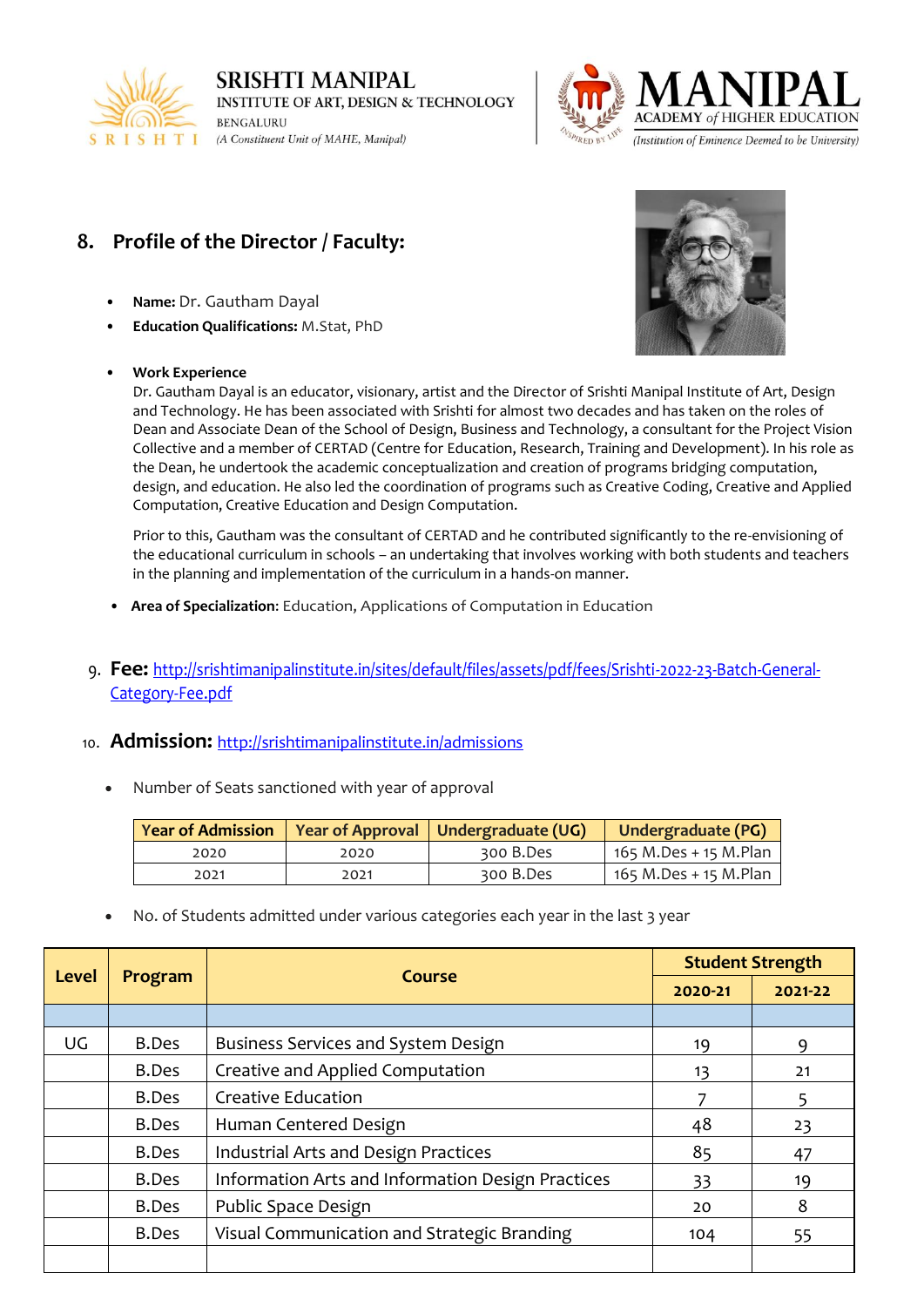



| PG | M.Des  | Design Computation                                |          |    |
|----|--------|---------------------------------------------------|----------|----|
|    | M.Des  | Design-Led Innovation                             |          |    |
|    | M.Des  | Earth Education and Communication                 |          |    |
|    | M.Des  | Heritage Design, Planning and Management          | $\Omega$ | 0  |
|    | M.Des  | Human Centered Design                             | 19       | 10 |
|    | M.Des  | Industrial Arts and Design Practices              | 8        |    |
|    | M.Des  | Information Arts and Information Design Practices |          | 6  |
|    | M.Des  | Public Space Design                               |          |    |
|    | M.Plan | Urban Design, Sustainability and Conservation     |          |    |

- No. of applications received during last two years for admission under Management Quota and number admitted
	- All admissions to UG & PG offered by Srishti Manipal Institute of Art, Design &Technology is merit based through a defined process of admissions, outlined at [http://srishtimanipalinstitute.in/admissions.](http://srishtimanipalinstitute.in/admissions)

# 11. **Admission Procedure:**

• Mention the admission test being followed, name and address of the test agency and its URL (website)

Admission to Srishti Manipal Institute of Art, Design &Technology is through Srishti Manipal Entrance and Aptitude Test (SMEAT).

- More details available at <http://srishtimanipalinstitute.in/admissions/esmeat-2022>
- Number of seats allotted to different Test Qualified candidates separately There are **NO** seat allocations for admission through any other entrance exams
- Calendar for admission against Management/vacant seats There is **NO** management quota, and this has been clearly mentioned at [www.manipal.edu/advisory](http://www.manipal.edu/advisory)

# **12. Criteria and Weightages for Admission**

• Describe each criterion with its respective weightages ie; Admission Test, marks in qualifying examination etc

> Admission to Srishti Manipal Institute of Art, Design &Technology is through Srishti Manipal Entrance and Aptitude Test (SMEAT). The qualifying examination marks are considered for eligibility check

Mention the minimum level of acceptance, if any Candidates must have Srishti Manipal Entrance and Aptitude Test (SMEAT) rank conducted in the year of admission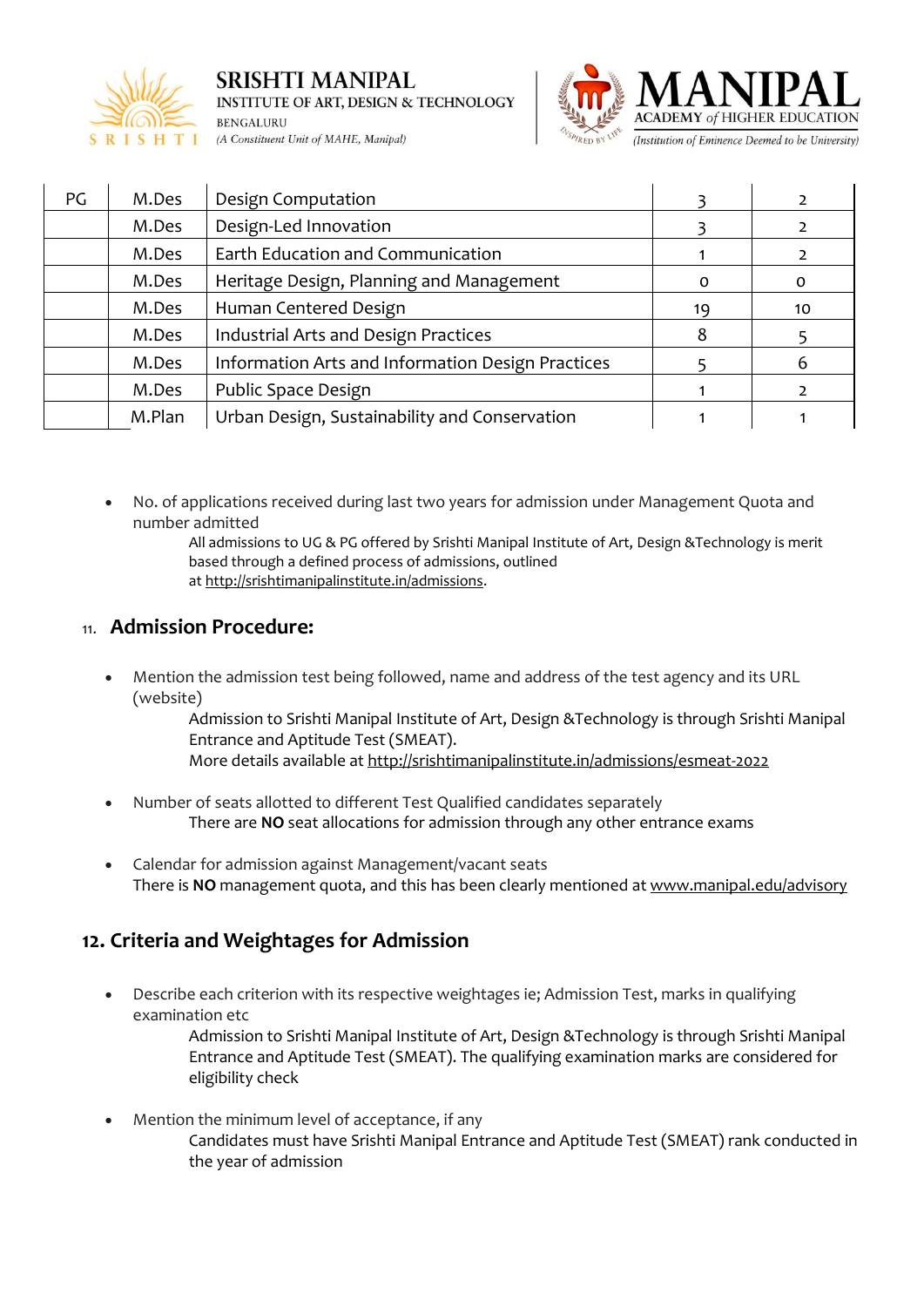



• Display marks scored in Test etc and in aggregate for all candidates who were admitted Test scores are personal to the individual and is displayed to the candidate on submission of the test. MAHE Manipal respects the privacy of its applicants. Hence under General Data Protection Regulation (GDPR) guidelines, the candidate details and their test performance cannot be displayed in the public domain

# **13. List of Applicants**

- List of applicants whose applications have been received along with percentile / percentage score for each of the qualifying examination in separate categories for open seats
	- MAHE Manipal respects the privacy of its applicants. Hence under General Data Protection Regulation (GDPR) guidelines, the applicant details and their qualifying examination performance cannot be displayed in the public domain.
- List of candidates who have applied along with percentage and percentile score for Management quota seats

There is **NO** management quota and this has been clearly mentioned at [www.manipal.edu/advisory](http://www.manipal.edu/advisory)

# **14. Results of Admission under Management seats / Vacant seats**

• There is **NO** management quota and this has been clearly mentioned at [www.manipal.edu/advisory](http://www.manipal.edu/advisory)

# **15. Information of Infrastructure and other Resources Available**

| SI.No.         |                        | <b>Numbers of Rooms</b> | <b>Size of Each</b> |
|----------------|------------------------|-------------------------|---------------------|
|                | Classrooms             |                         | $100$ sqm           |
| $\overline{2}$ | <b>Tutorial Rooms</b>  |                         | 33 sqm              |
|                | Laboratories           | 74                      | 66 sqm              |
|                | Drawing Halls          | 00                      | ΝA                  |
|                | <b>Computer Centre</b> | 01                      | 75 sqm              |

- Online examination facility: MS TEAMS No. of Internet bandwidth: 310mbps
- Central Examination Facility: **YES** Number of Rooms: 87 and Capacity of each: 60
- Barrier Free Built Environment for disabled and elderly persons: **YES**
- Occupancy Certificate: **YES**
- Fire and Safety Certificate: **YES**
- **HOSTEL FACILITIES**: AVAILABLE for both BOYS & GIRLS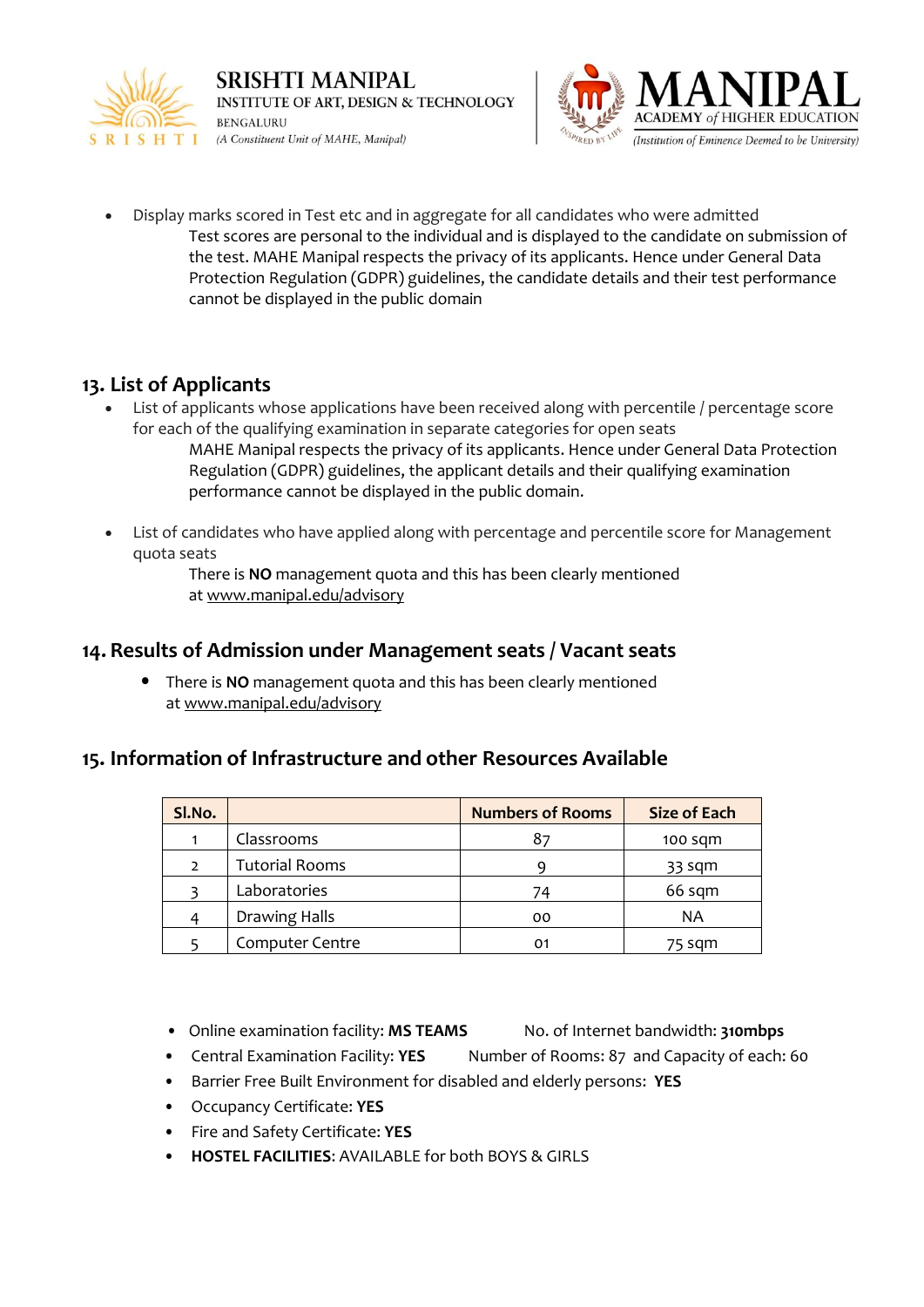



### • **LIBRARY**

- ➢ **Number of Library books / Titles / Journals available**
	- Titles: 4723
	- Volumes: 4800
	- Journals: India- 3 + Abroad-2
	- E-Title: 461
	- E-Volume: 461
- ➢ **E-Library Facilities - YES**
- ➢ **National Digital Library (NDL) Subscription details: NO**

### • **LABORATORY AND WORKSHOP:**

- ➢ **List of Major Equipment / Facilities in each Laboratory / Workshop – As per requirement of the curriculum**
- ➢ **List of Experimental setup in each Laboratory / Workshop**
	- Metal Working workshop
	- Woodworking shop
	- Looms workshop
	- Digital Fabrication workshop
	- Electronics workshop
	- AR/VR workshop
	- Animation workshop
	- Greenscreen
	- Fabric workshop
	- Photography studio
	- Print Shop
	- Other as per requirement of the curriculum

#### • **COMPUTING FACILITIES**

- ➢ Internet Bandwidth 310 MBPS
- ➢ Number and Configuration of system AIO
- ➢ Total number of system connected by LAN ALL
- ➢ Total number of system connected by WAN ALL
- ➢ Major software package available MS
- ➢ Special purpose facilities available (Conduct of online meetings / webinars / workshops, etc): MS TEAMS
- ➢ Facilities for conduct of classes / courses in online mode (Theary & Practical) YES
- ➢ Innovation Cell YES
- ➢ Social Media Cell YES
- ➢ Compliance of the National Academic Depository (NAD) YES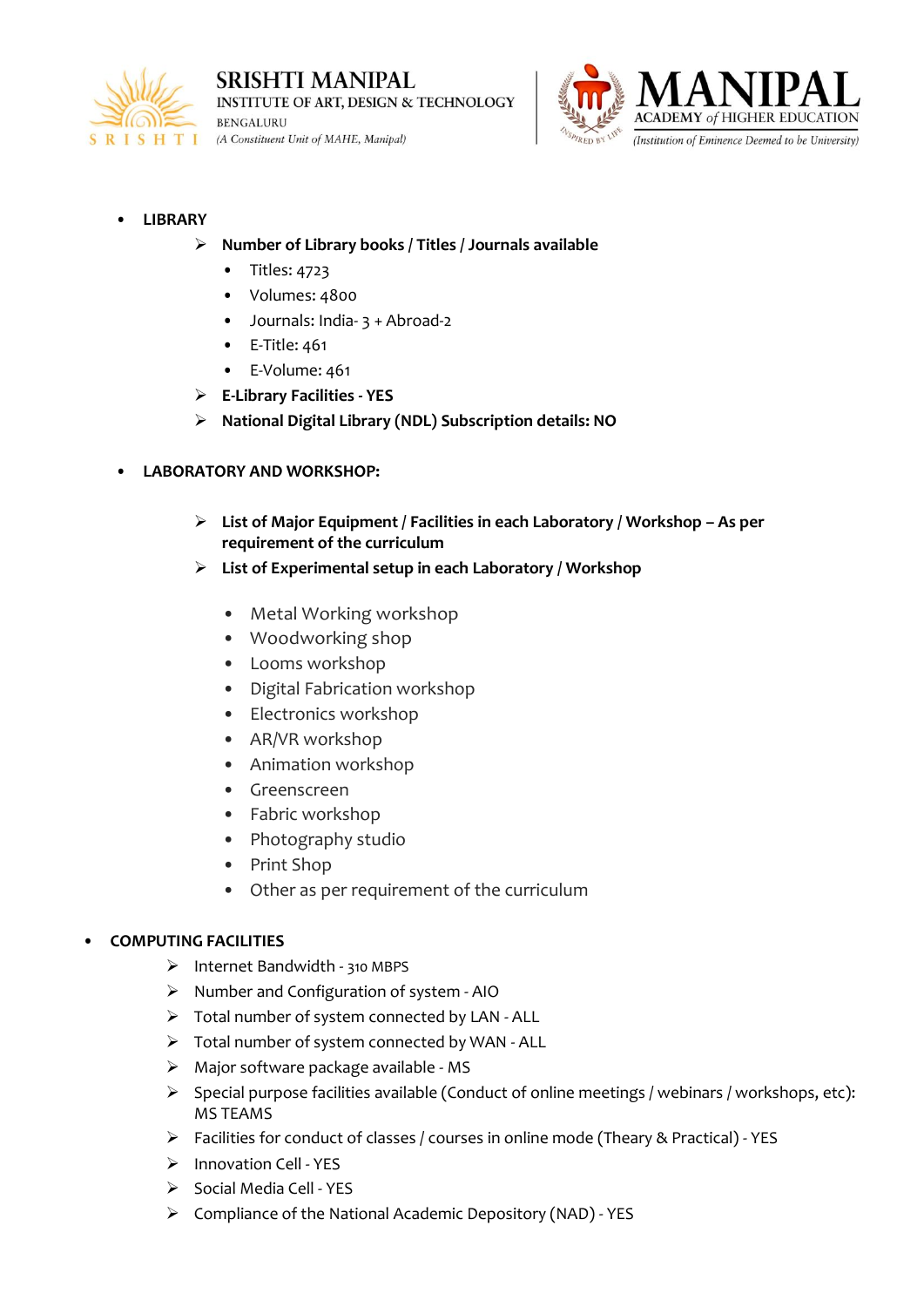



#### • **LIST OF FACILITIES AVAILABLE**

- ➢ **Games and Sports Facilities/Indoor Games**
	- **Football Ground**
	- Cricket Ground
	- **Tennis Court**
	- **Basketball Court**
	- **Badminton Court**
	- Gymnasium
	- Athletic Ground
- ➢ **Extra-Curricular Activities – Student Clubs**
- ➢ **Soft Skill Development Facilities - YES**

#### • **TEACHING LEARNING PROCESS**

- ➢ **Curricula and syllabus for each of the programmes as approved by the** 
	- **university:** http://srishtimanipalinstitute.in/academics
- ➢ **Academic Calendar of the University:**

<http://srishtimanipalinstitute.in/academics/calendar-2021-22>

➢ **Academic Timetable with the name of the Faculty members handling the course:**

http://srishtimanipalinstitute.in/academics

- ➢ **Internal Continuous Evaluation System in place - YES**
- ➢ **Students assessment of Faculty, System in place - YES**
- **SPECIAL PURPOSE**
	- ➢ **Software, all design tools in case - YES**
	- ➢ **Academic Calendar and framework – YES**

## **16. Enrolment and placement details of students in the last 3 years– NA**

### **17. List of Research Projects / Consultancy works**

- Number of Projects carried out, funding agency, Grant received NA
- Publications (if any) out of research in last three years out of master projects.

| Category    | National | International |
|-------------|----------|---------------|
| Indexed     |          |               |
| Non-indexed | 10       |               |

| Publications for 2021 | Total |
|-----------------------|-------|
| <b>Book Chapters</b>  |       |
| Books/Editors         |       |
|                       |       |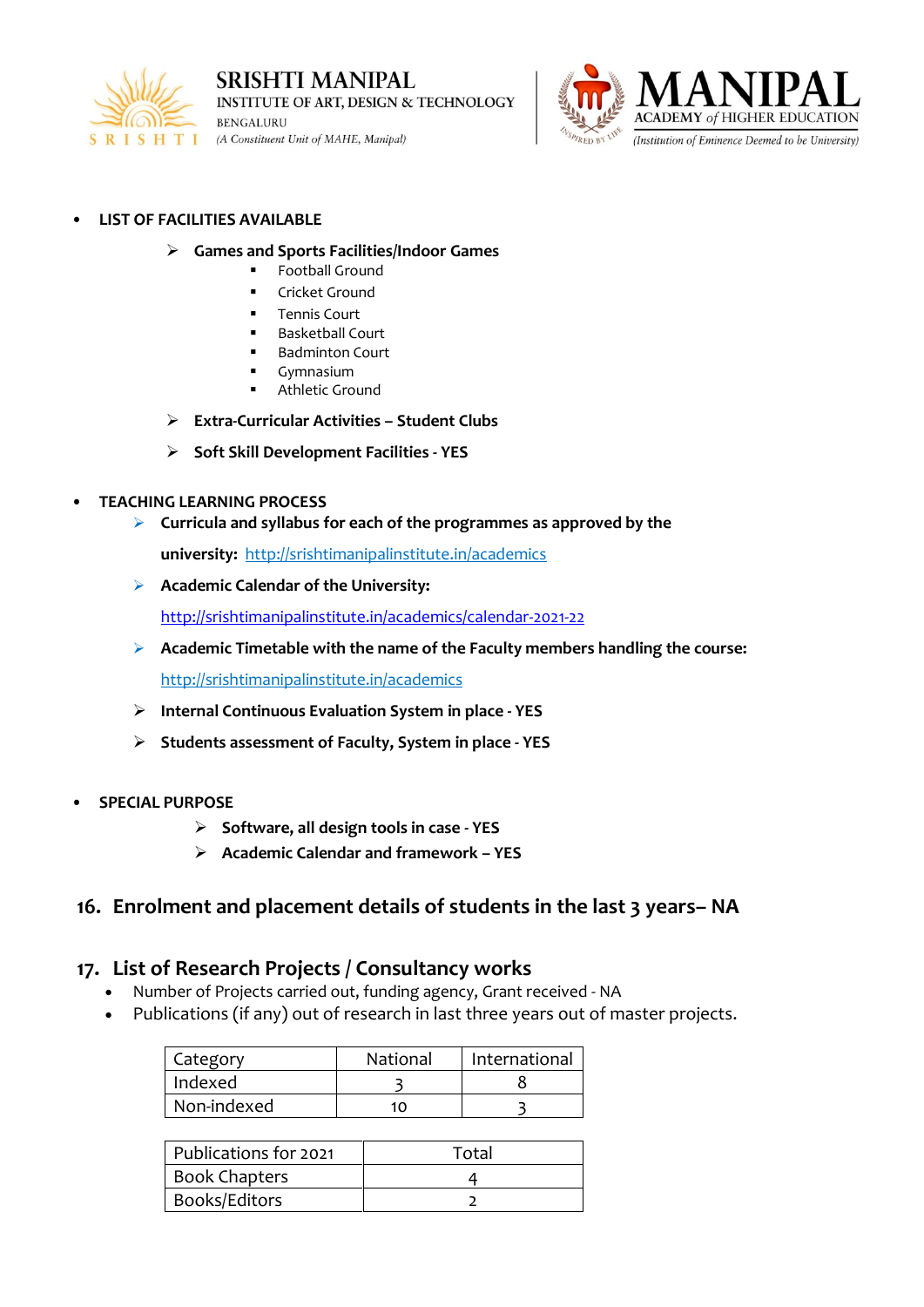



• Industry Linkage

| <b>Visitor Name</b> | Name of the      | <b>Purpose of Visit</b>                    | From       | To         |
|---------------------|------------------|--------------------------------------------|------------|------------|
|                     | Organisation     |                                            |            |            |
| Havells team        | Havells India    | Collaboration with Havells - Fully         | 07/01/2021 | 01/07/2021 |
|                     |                  | charged, Completely Monitored              |            |            |
| Merz Akademie       | Merz             | Collaboration with: Joost Botema. Online   | 01/10/2021 | 31/12/2021 |
| team                | Akademie         | course "Structures & Patterns in           |            |            |
|                     |                  | Authorship in Design" offered to           |            |            |
|                     |                  | students from Merz Akademie, Stuttgart     |            |            |
|                     |                  | and Srishti Manipal, Bangalore.            |            |            |
| Dr. Amit Sharma,    | District         | Studio (Odd semester, Cycle 1): "Beauty    | 02/10/2021 | 02/10/2021 |
| Assistant           | Institute of     | in (within) difference(s)"                 |            |            |
| Professor of        | Education and    |                                            |            |            |
| Curriculum and      | Training,        |                                            |            |            |
| Pedagogy            | Daryaganj,       |                                            |            |            |
|                     | Delhi.           |                                            |            |            |
| Mr. Mohan           | Plastic          | Master class - Plastic Packaging Industry: | 02/10/2021 | 02/10/2021 |
| Kumar, CEO          | <b>Flexibles</b> | Current trends and Future of Packaging,    |            |            |
|                     |                  | as part of the UG Semester 8 Project:      |            |            |
|                     |                  | Green Packaging project                    |            |            |

• MOU's with Industries (Minimum 3(10) - NA

# **18. LoA and subsequent EoA till the current Academic Year – YES**

# **19. Accounted audited statement for the last three years**

|                                                                    | SCHEDULE TO FINANCIAL STATEMENTS<br>Deemed University | MANIPAL ACADEMY OF HIGHER EDUCATION                |                                 |                                                                    | MANIPAL ACADEMY OF HIGHER EDUCATION       |                                         |                          |                                                     |
|--------------------------------------------------------------------|-------------------------------------------------------|----------------------------------------------------|---------------------------------|--------------------------------------------------------------------|-------------------------------------------|-----------------------------------------|--------------------------|-----------------------------------------------------|
| SRISHTI MANIPAL INSTITUTE OF ART, DESIGN AND TECHNOLOGY, BENGALURU |                                                       |                                                    |                                 |                                                                    | Deemed University                         |                                         |                          |                                                     |
|                                                                    |                                                       |                                                    |                                 | SRISHTI MANIPAL INSTITUTE OF ART, DESIGN AND TECHNOLOGY, BENGALURU |                                           |                                         |                          |                                                     |
|                                                                    | <b>BALANCE SHEET AS AT MARCH 31, 2021</b>             |                                                    |                                 |                                                                    |                                           |                                         |                          |                                                     |
|                                                                    |                                                       |                                                    | (In Rupees)                     |                                                                    | INCOME AND EXPENDITURE ACCOUNT            |                                         |                          |                                                     |
| <b>SOURCES OF FUNDS</b>                                            | SCH                                                   | 31 MARCH, 2021                                     | 31 MARCH, 2020                  |                                                                    | FOR THE YEAR ENDED MARCH 31, 2021         |                                         |                          |                                                     |
|                                                                    |                                                       |                                                    |                                 |                                                                    |                                           |                                         | (In Rupees)              |                                                     |
| Intra-Organ. MAHE                                                  |                                                       | 5,95,43,441                                        | 10,48,22,667                    | <b>OPERATING RECEIPTS</b>                                          | SCH                                       | 2020-21                                 | 2019-20                  |                                                     |
| TOTAL FUNDS EMPLOYED                                               |                                                       | 5,95,43,441                                        | 18,48,22,667                    |                                                                    |                                           |                                         |                          |                                                     |
|                                                                    |                                                       |                                                    |                                 | Tuition & Other Fees<br>Other Income                               | $\overline{\mathbf{3}}$<br>$\overline{a}$ | 22,98,88,320<br>19,98,85,357            |                          |                                                     |
| <b>APPLICATION OF FUNDS</b>                                        |                                                       |                                                    |                                 |                                                                    |                                           |                                         |                          |                                                     |
| PROPERTY, PLANT AND EQUIPMENT                                      | $\mathbf{1}$                                          |                                                    |                                 | TOTAL OPERATING RECEIPTS                                           |                                           | 42,97,73,677                            |                          |                                                     |
| Gross Block                                                        |                                                       | 14,09,76,581                                       | 13,27,00,000                    | <b>OPERATING EXPENSES</b>                                          |                                           |                                         |                          |                                                     |
| Less: Depreciation<br>Net Block                                    |                                                       | 5,77,51,965<br>8,32,24,616                         | 2,78,77,333<br>10,48,22,667     | Staff Compensation                                                 | 5                                         | 31,69,19,791                            |                          |                                                     |
|                                                                    |                                                       |                                                    |                                 | Academic Expenses                                                  | 6                                         | 5,54,162                                |                          |                                                     |
| CURRENT ASSETS, LOANS AND ADVANCES                                 |                                                       |                                                    |                                 | Utilities and Services                                             |                                           | 53,65,394                               |                          |                                                     |
| Less: Current Liabilities & Provisions<br>NET CURRENT ASSETS       | $\overline{z}$                                        | 2,36,81,175<br>(2,36,81,175)                       |                                 | Office and General<br>Depreciation                                 | 8<br>$\circ$                              | 2,48,84,698<br>2,98,74,632              | 23,60,000<br>2,78,77,333 |                                                     |
|                                                                    |                                                       |                                                    |                                 |                                                                    |                                           |                                         |                          |                                                     |
| TOTAL ASSETS (NET)                                                 |                                                       | 5,95,43,441                                        | 10,48,22,667                    | TOTAL OPERATING EXPENSES                                           |                                           | 37,75,98,677                            | 3,02,37,333              |                                                     |
|                                                                    |                                                       |                                                    |                                 | OPERATING SURPLUS/(DEFICIT)<br>(Transferred to MAHE)               |                                           | 5,21,75,000                             | (3,02,37,333)            |                                                     |
|                                                                    |                                                       |                                                    |                                 |                                                                    |                                           |                                         |                          |                                                     |
|                                                                    |                                                       |                                                    |                                 |                                                                    |                                           |                                         |                          |                                                     |
|                                                                    |                                                       | For SRIRAMULU MAIDU & CO.                          |                                 |                                                                    |                                           |                                         |                          |                                                     |
| o of Art                                                           |                                                       | <b>Chartered Accountants</b><br><b>FRN/00%975S</b> | dumment.<br>[Peeyush Charonied] |                                                                    |                                           | For SRIRANULLI NAIDU & CO.              |                          | Ohmman                                              |
|                                                                    |                                                       |                                                    |                                 |                                                                    |                                           | Chartered Accountants                   |                          | Commons<br>[Pacyush Chalumedi]<br>[Finance-Indraye] |
| MAHE.<br><b>BENGALURU</b>                                          |                                                       |                                                    |                                 |                                                                    |                                           | <b>FRN 008975S</b>                      |                          |                                                     |
|                                                                    |                                                       | (CA. Sritamulu Naidu)<br>PARTNER                   |                                 | a of Art                                                           |                                           |                                         |                          |                                                     |
|                                                                    |                                                       | Membership No. 18244                               |                                 |                                                                    |                                           | (CA, SrAamulu Naidu)                    |                          |                                                     |
|                                                                    |                                                       |                                                    | <b>BENGALURU</b>                | MAHE<br>BENGALURU                                                  |                                           | <b>RARTNER</b><br>Milmbership No. 18244 |                          | as of Art A                                         |
|                                                                    |                                                       | ama aran siyedhal 1851                             |                                 |                                                                    |                                           |                                         |                          |                                                     |
|                                                                    |                                                       | <b>SAFE CAMBRIDGE</b>                              |                                 |                                                                    |                                           |                                         |                          | <b>MAHE</b><br><b>BENGALURU</b>                     |
|                                                                    |                                                       |                                                    | Finance - Inchange]             |                                                                    |                                           |                                         |                          |                                                     |
|                                                                    |                                                       |                                                    |                                 |                                                                    |                                           |                                         |                          |                                                     |
|                                                                    |                                                       |                                                    |                                 |                                                                    |                                           |                                         |                          |                                                     |